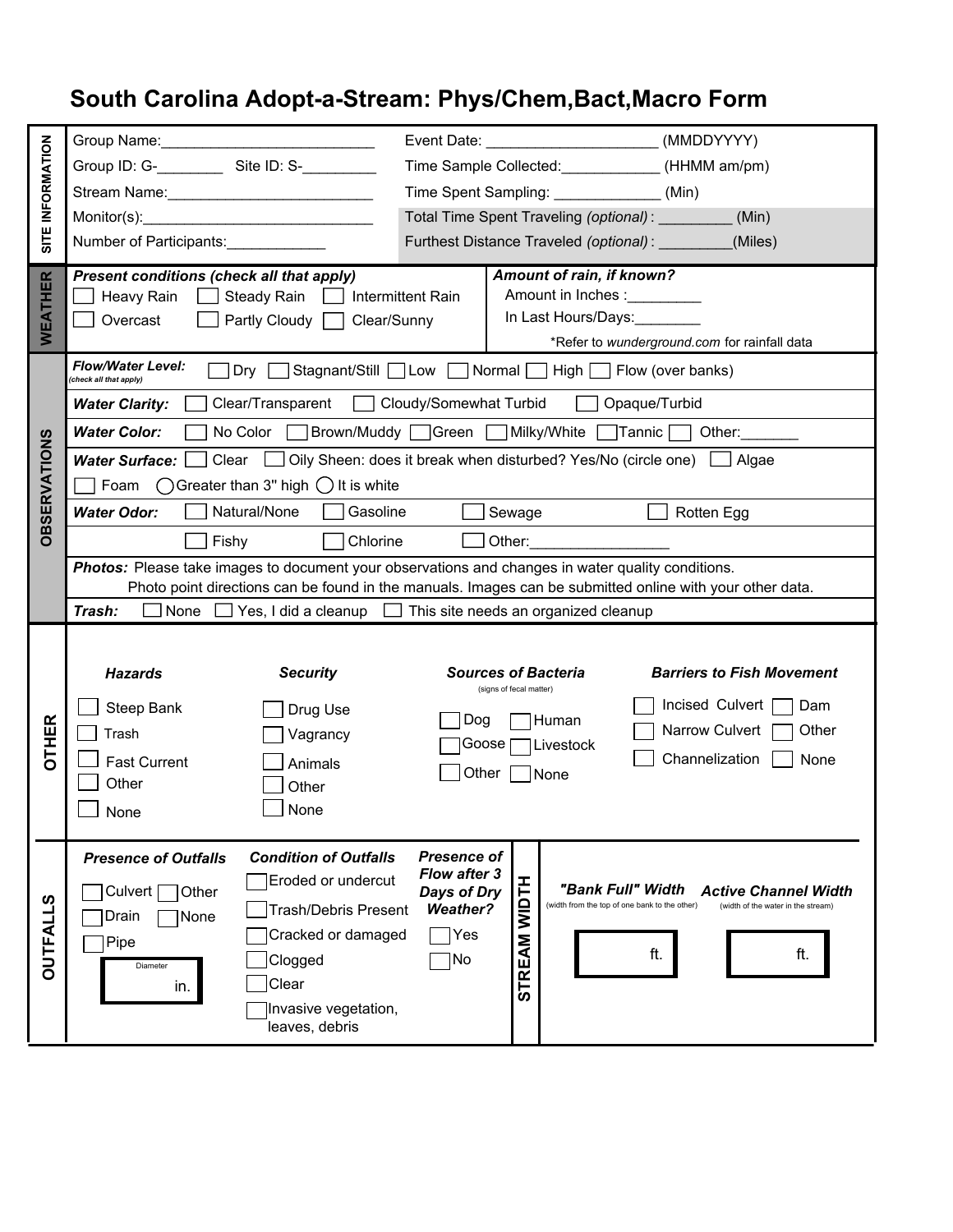|                                                                                                                                                                                          |                                           |                                                            |                                                    |                    | Date_________ Time___________Standard Value___________ Initial Meter Reading_________ Meter Adjusted to_________                                                                                                               |           |                                                                           |
|------------------------------------------------------------------------------------------------------------------------------------------------------------------------------------------|-------------------------------------------|------------------------------------------------------------|----------------------------------------------------|--------------------|--------------------------------------------------------------------------------------------------------------------------------------------------------------------------------------------------------------------------------|-----------|---------------------------------------------------------------------------|
|                                                                                                                                                                                          | Reagents: Are any reagents expired?   Yes |                                                            | l INo                                              |                    |                                                                                                                                                                                                                                |           |                                                                           |
|                                                                                                                                                                                          | Test 1                                    | Test 2                                                     | <b>Units</b>                                       | <b>Other Tests</b> | Test 1                                                                                                                                                                                                                         | Test 2    | <b>Units</b>                                                              |
|                                                                                                                                                                                          |                                           |                                                            | $^{0}C$                                            |                    |                                                                                                                                                                                                                                |           |                                                                           |
|                                                                                                                                                                                          |                                           |                                                            | $^{0}C$                                            |                    |                                                                                                                                                                                                                                |           |                                                                           |
|                                                                                                                                                                                          |                                           |                                                            | Standard unit                                      |                    |                                                                                                                                                                                                                                |           |                                                                           |
| Dissolved Oxygen (+/-0.6)                                                                                                                                                                |                                           |                                                            | mg/L or ppm                                        |                    |                                                                                                                                                                                                                                |           |                                                                           |
|                                                                                                                                                                                          |                                           |                                                            | uS/cm                                              |                    |                                                                                                                                                                                                                                |           |                                                                           |
| 3M Petrifilm Method: Escherichia coli<br>Run three (3) plates/tests for each site, plus one (1) blank plate. Process within 6-24hrs, incubate at 35°C $\pm$ 1° and read at 24 $\pm$ 1 hr |                                           |                                                            |                                                    |                    |                                                                                                                                                                                                                                |           |                                                                           |
| <b>Colonies</b><br><b>Plate</b>                                                                                                                                                          |                                           |                                                            | <b>Find AVG of Number of Colonies</b><br>cfu/100mL |                    |                                                                                                                                                                                                                                |           |                                                                           |
|                                                                                                                                                                                          |                                           | (total # colonies/total # of plates (do not include blank) |                                                    |                    |                                                                                                                                                                                                                                |           |                                                                           |
|                                                                                                                                                                                          |                                           |                                                            |                                                    |                    |                                                                                                                                                                                                                                |           |                                                                           |
|                                                                                                                                                                                          | Sample Holding Time (HH): _____________   |                                                            |                                                    |                    |                                                                                                                                                                                                                                |           |                                                                           |
|                                                                                                                                                                                          | Date START(MMDDYYYY): ____________        |                                                            |                                                    |                    | Date END (MMDDYYYY):                                                                                                                                                                                                           |           |                                                                           |
| Total # Colonies                                                                                                                                                                         |                                           |                                                            |                                                    |                    | Time END (HHMM): View Contract Contract Contract Contract Contract Contract Contract Contract Contract Contract Contract Contract Contract Contract Contract Contract Contract Contract Contract Contract Contract Contract Co |           |                                                                           |
|                                                                                                                                                                                          | MIN Temp $(^0C)$ :                        |                                                            |                                                    |                    | MAX Temp $(^0C)$ :                                                                                                                                                                                                             |           |                                                                           |
|                                                                                                                                                                                          |                                           |                                                            |                                                    |                    |                                                                                                                                                                                                                                |           |                                                                           |
|                                                                                                                                                                                          |                                           |                                                            |                                                    |                    | Time START (HHMM): Time START (HHMM):                                                                                                                                                                                          | $x 100 =$ | Any changes since you last sampled at this site? If yes, please describe. |

*Please submit all data promptly to the SC Adopt-a-Stream www.scadoptastream.org*